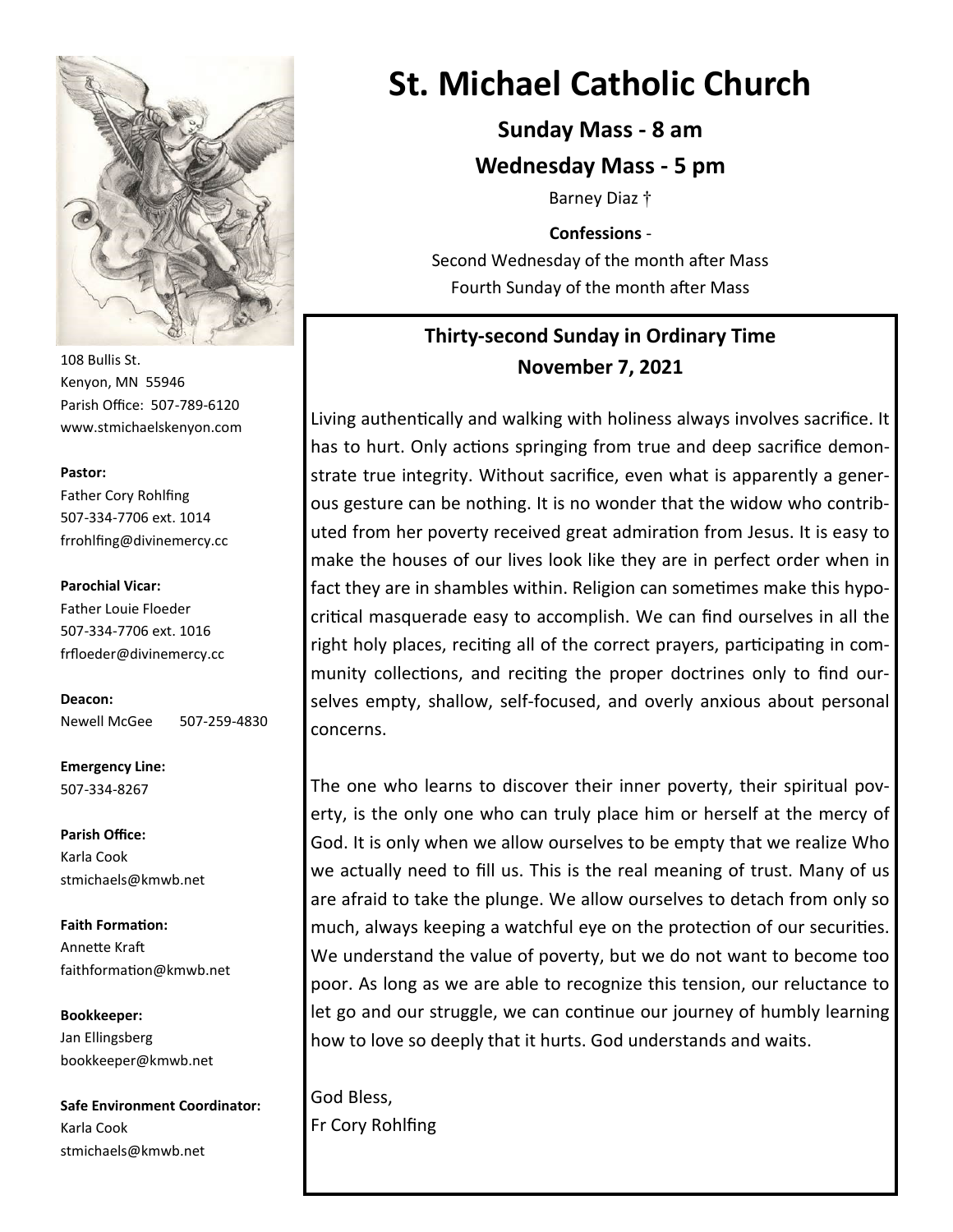Welcome to all those visiting us today. We invite everyone to continue to celebrate Mass with us at St. Michael's. Please let the parish office know if we can be of assistance to you.

### **CONTRIBUTIONS October 31, 2021** Adult Envelopes:  $\frac{1}{2}$  1090.05 Loose Plate:  $\qquad \qquad$  \$ 15.00

**Saints of the week** November 10 - St. Leo the Great November 11 - St. Martin of Tours November 12 - St. Josaphat November 13 - St. Frances Xavier Cabrini

#### **Divine Mercy Mass schedule:**

Sunday - 8 am, 10 am, 12 pm (Spanish), 5 PM Monday - 5:30 pm Tuesday - 8:30 am Wednesday - 8:30 am IC 10:30 am IC Thursday - 8:30 am Friday - 8:30 am Saturday - 8:30 am, 4 pm

|                                                                                    | <b>LITURGICAL SCHEDULE</b>                                              | <b>IMPORTANT UPCOMING DATES</b>                                              |
|------------------------------------------------------------------------------------|-------------------------------------------------------------------------|------------------------------------------------------------------------------|
| November 14<br>Laura Chmelik<br>Reader:<br>Ushers:<br>Tim LaCanne & Keith Schrader | November 9 - Synod Small Group at Divine Mercy<br>6:30-8:30 pm          |                                                                              |
| Servers:<br>November 21                                                            | Ryan LaCanne & Jett Smith                                               | November 10 - Youth Group 5:00-7:00 pm<br>Confessions 5:30 pm                |
| Reader:<br>Ushers:<br>Servers:                                                     | Penelope Parrish<br>Bruce & Laura Chmelik<br>Mark Mund & Sebastian Timm | November 15 - Parish Council 7:00 pm                                         |
| November money counters:<br>Brydie LaCanne & Georgia Quamme                        |                                                                         | November 20 - Bingo Party 7:00 pm<br>November 24 - Thanksgiving Mass 5:00 pm |
|                                                                                    |                                                                         |                                                                              |

We pray for all our parishioners, families and friends who are in need of physical or spiritual healing, especially, Anne Haynes, Bryce Young, Sharon Hoaglund, Don Graunke, Marian Spindler, Donna Hollund, and Mike "Mac" McDonald.

We pray for those in the Armed forces, especially Sergio Jr & Angela Rodriguez, Zury Hoaglund, and Zane Hoaglund.

St. Michael the Archangel, defend us in battle, be our protection against the wickedness and snares of the devil. May God rebuke him we humbly pray; and do thou, O Prince of the Heavenly host, by the power of God, cast into hell Satan and all the evil spirits who prowl about the world seeking the ruin of souls. Amen.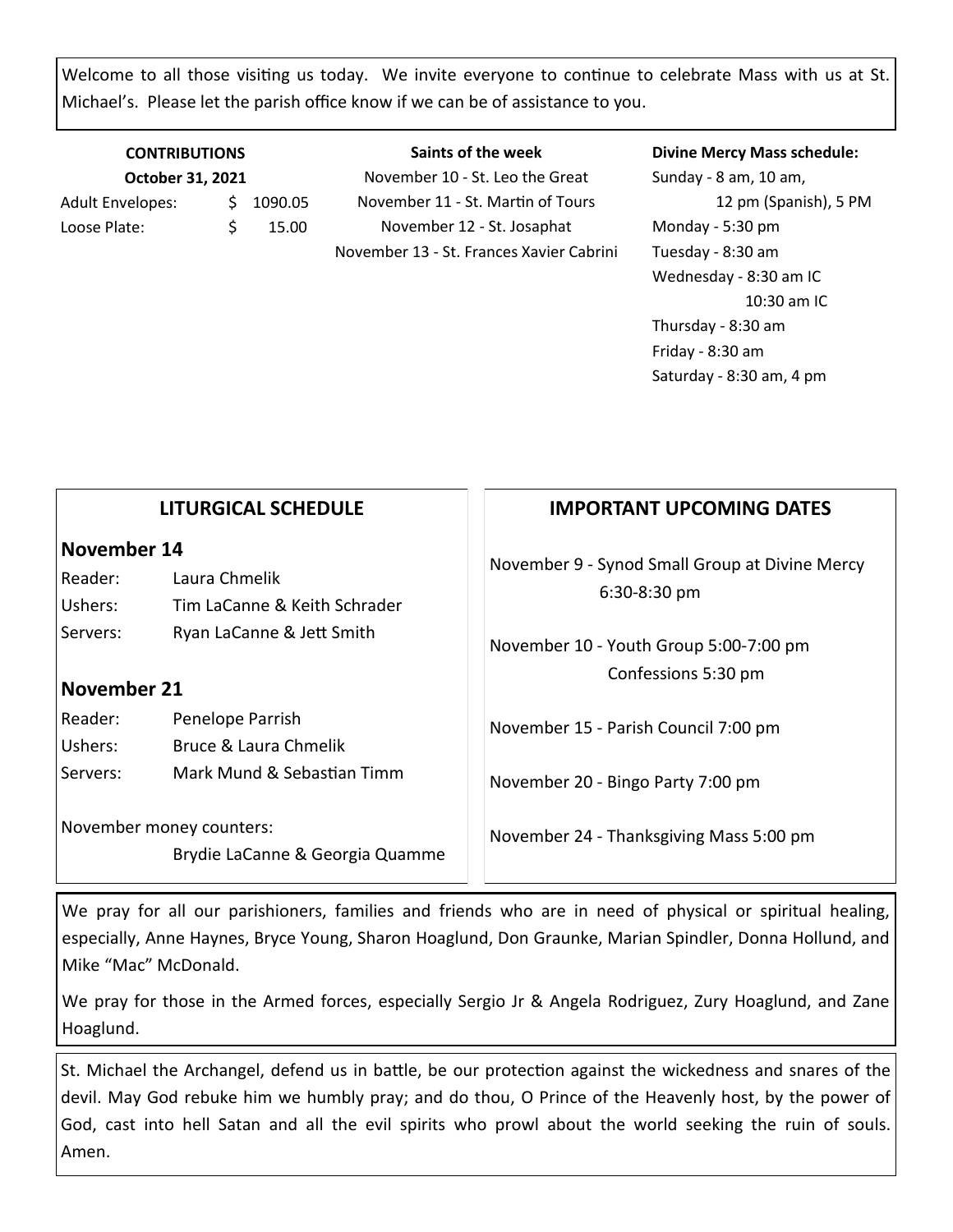

# **Bingo Party - November 20th at 7 PM!**

Join us for our annual turkey bingo party on November 20th! Prizes of turkeys, hams, and cash; raffle drawing; bottle raffle; door prizes; lunch served!

Donations are needed for the turkeys and hams, pop, water, bottles for the bottle raffle, door prizes, and bars. Sign-up sheets are on the bulletin board in the atrium.

We will again be having a basket silent auction at the November bingo party and at the Mardi Gras bingo party. Please consider donating a basket. Baskets can be brought to the parish office at any time.

**There are also sign-up sheets for the many volunteer workers we need to make the Bingo party such a success**. Please take a look and see if there is an area that you could help at the evening of the bingo party. Thank you for your dedication to this important fundraiser!



**Calling all parents and those interested in supporting parents, who are the primary educators of their children**

**Focus Area 3: Forming you and young adults in a Church that is always young:**

### **November 9 Theme: Young Adult Ministry**

•What can our parishes and schools, in partnership with parents, do to help our youth (grades 6-12 know and love Jesus?

•What can our parish and the Archdiocese do to help our young adults know and love Jesus?

**Join us! St. Michael's will have their own small group at the Divine Mercy sessions (at the church in Faribault) Tuesday: November 9**

### **6:30-8:30 pm**

### **Parking Lot Campaign**

We ask that you continue to prayerfully discern if you can contribute to this campaign. Our goal is to have all the funds needed secured by the end of 2021. It is a big goal, but we believe it is possible.

**REMINDER -** If you are scheduled to usher, lector, or altar serve, and are unable to fulfill your designated time slot it is your responsibility to find a replacement. Please call someone in your category before the Sunday Mass and make arrangements. Thank you to everyone for serving the parish!